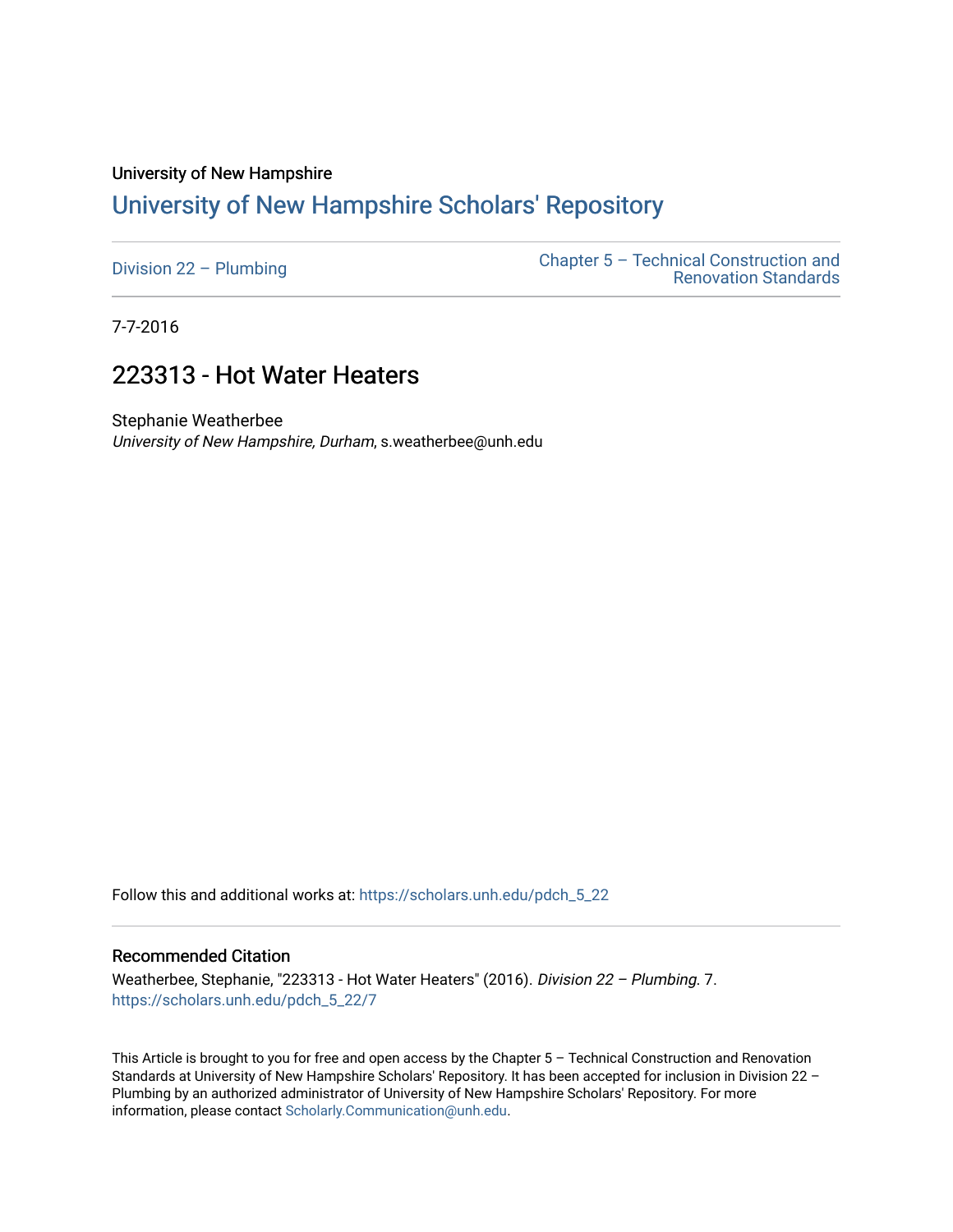

## **SECTION 22 3313 – HOT WATER HEATERS**

- 1.1 SUMMARY
- A. Section Includes: 1. Domestic Water Heaters
- B. Electric Domestic Water Heaters are not allowed without UNH Facilities approval.
- C. See Chapter 5, Division 01, Section 017700.1.1.B.1.i Closeout Procedures Project Record Documents for equipment list requirements for all equipment provided in this section.
- D. Applicable Codes all are most current adopted edition
	- 1. Gas fired equipment installations shall conform to NFPA 54 and NFPA 58 as applicable.
	- 2. Oil fired equipment installations shall conform to NFPA 30, NFPA 31, and the New Hampshire DES ENV – OR 300 as applicable.
	- 3. All equipment shall be installed according to the manufacturer's installation instructions per NFPA 54, 9.1.1.2
	- 4. Flues and chimneys shall comply with NFPA 211
- E. Inspections/Permits
	- 1. Permits required by the AHJ shall be obtained by the contractor for any new or upgraded installation.
	- 2. Oil tanks and related piping changes shall be registered with and approved by a representative of the UNH Environmental Health and Safety office
	- 3. Fuel fired equipment shall be inspected, as required according to Title XII 157-A, by qualified personnel before said equipment is placed into service.

### 2.0 PRODUCTS

- A. Water Heater Manufacturers:
	- 1. Lochinvar
	- 2. PVI
	- 3. Bradford White
	- 4. Rheem
- B. Oil Burner Manufacturers:
	- 1. Beckett
	- 2. Riello
	- 3. Weil McLain
- C. On Demand Gas Water Heaters Manufacturers:
	- 1. Rinnai